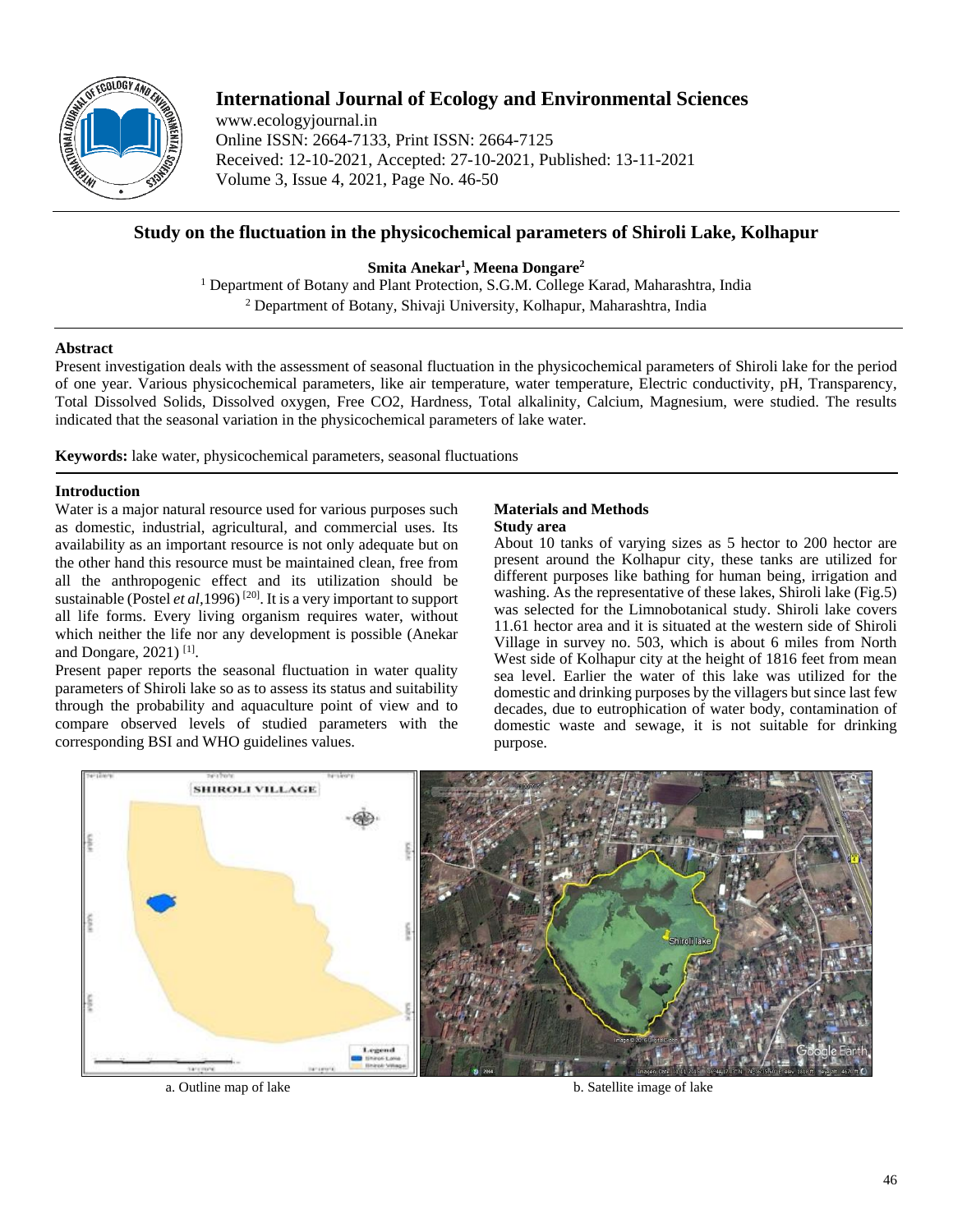

c. Natural view of lake **Fig 1:** Shiroli lake (L)

#### **Water sampling**

The water sample ware collected from Shiroli lake for physicochemical analysis. Samples were taken seasonally in the dried plastic cans of 2L capacity. For sampling event, water and air temperature was monitored and dissolved oxygen was fixed at the sampling site while EC, pH, TDS, DO, Free CO2, Alkalinity, Hardness, Calcium, Magnesium, Sodium, Potassium, Nitrate, and Phosphate were analyzed in the laboratory by using standard methods given by APHA (1985), Trivedy and Goel (1986).

#### **Result and Discussion:**

The values of different physicochemical parameters of the water sample of Shiroli lake during one year period are given in Table 1.

The maximum and minimum ambient temperature of Shiroli lake are ranges from  $23.2 \degree C$  to  $28.3 \degree C$ . Hence the highest temperature was recorded during summer season and lowest was during winter season. Many workers were observed similar trends while working on different water bodies (Singh and Mathur, 2005, Dwivedi and Pandey, 2002., and Koli and Muley, 2013) [35, 7, 14] .

It is a hydrogen ion concentration of lake water. It gives indirect information about alkalinity, free  $CO<sub>2</sub>$ , dissolved oxygen content in lake water and also determines suitability of water for different purposes. The pH of lake water observed alkaline range throughout the study period. Hence the value of pH ranges from 7.54 to 8.04. The maximum pH was recorded during summer season while minimum was monsoon season. According to Krishna Ram *et al.* (2007)<sup>[16]</sup> recorded the range of pH 6.7 to 8.4 is considered to be safe for maintaining productivity of aquatic life. Thus, the range of pH within 6.5-8.0 safe for human consumption and range like 6.0-9.0 is safe for aquatic life are suggested by Federal Environmental Protection Agency (FEPA). According to Jhingran (1982)<sup>[2]</sup>, the range of pH in between 6.5 to 9 is most suitable for pond aquaculture.

EC is a numerical expression to measure the ability of an aqueous solution to carry electric current. Ability depends on the presence of mobility, ions, relative concentrations, their total concentration and temperature of measurement. The seasonal variations of electrical conductivity during study period are reported in Table -1. Hence the value of Electric conductivity ranges from 659 µmhos/cm to 991 µmhos/cm during study period. The value of EC observed higher in monsoon season and lowers in summer season. According to Srivastava et al. (1996)<sup>[3]</sup>, the highest value of EC indicates a large amount of dissolved salts and making its unsuitable for human being for drinking purpose. Same results observed by many workers in various water bodies, Luharia and Harney (2016)<sup>[17]</sup> reported higher (267& 371 $\mu$ mhos/cm) value of EC during monsoon season while lower (120  $\&$  120 µmhos/cm) value during summer season for Gawrala and Vinjasan lake of Bhadrawati, Chandrapur. Shinde *et al*. (2010) [21] have found high value (504.3 µmhos/cm) of EC in monsoon season while low value (259.5 µmhos/cm) in summer season for Harsool-Savangi dam, Aurangabad.

Transparency is universally proportional to the turbidity and directly proportional to the amount of suspended organic and inorganic matter. The other factors such as rainfall, existing weather conditions, nature of water body, wind velocity and plankton growth are responsible for affecting the transparency of lake water. In the present study seasonal variation in the value of transparency during the study period is given in Table- 1. In Shiroli lake (L4) 26.50 cm to 39.21 cm transparency range is recorded. Hence the highest value of transparency was observed in winter season while lowest in monsoon season. Khan and Chowdhary (1994) have observed maximum concentration of transparency during winter and summer may be due to absence of rainwater, gradual settlement of suspended particles. Shinde *et al*. (2011) [24] have found low transparency in monsoon due to influx of rain water from catchment area, high turbidity, cloudiness and low light penetration in water.

The TDS are the solids present in the lake water in the form off dissolved state. It is mostly consist of inorganic salts namely potassium, sodium, sulphates, calcium, carbonates, magnesium, bicarbonates, phosphates, nitrates etc and contains total of organic matter (Kotaiah and Swamy, 1994)<sup>[15]</sup>. The value of seasonal fluctuation of Total Dissolved Solids during study period is depicted in Table-1. The value TDS ranges from 445mg/L to 636mg/L. In the present study the higher value of TDS recorded in monsoon while lower value in summer season. Gupta and Singh (2000)<sup>[10]</sup> have observed higher value of TDS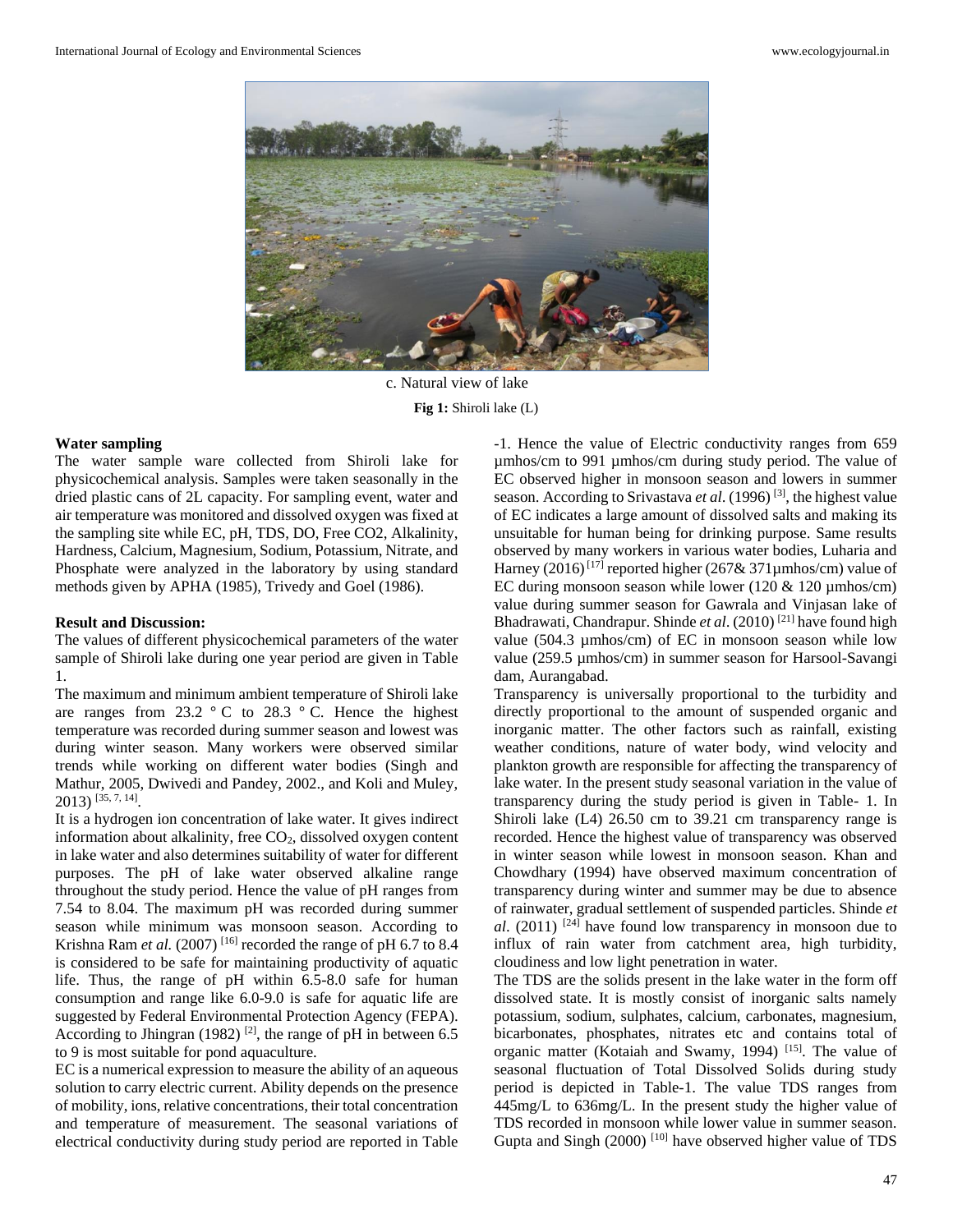in Damodar River may be due to addition of sewage and industrial waste water. WHO (1993) [26] has classified water quality on the basis of range of TDS value in the following way such as the TDS level less than 300mg/L is excellent, 300- 600mg/L is good, 600-900mg/L is fair, 900-1200mg/L is poor and value above 1200mg/L is unacceptable for human being. According to this classification quality of water of all the four studied lakes are found in the category of good to fair. Hence, the water of this lake is not used by human being for domestic as well as irrigation purposes.

| <b>Parameter/season</b>          | <b>Monsoon</b>   | Winter            | <b>Summer</b>    | Average                            |
|----------------------------------|------------------|-------------------|------------------|------------------------------------|
| Temperature $(^{\circ}C)$        | $24.8 \pm 1.85$  | $23.2 \pm 3.81$   | $28.3 + 2.07$    | $25.43 + 2.6$                      |
| pΗ                               | $7.56 \pm 0.064$ | $7.85 \pm 0.16$   | $8.04 \pm 0.03$  | $7.81 \pm 0.24$                    |
| $EC(\mu m \text{hos/cm})$        | $978 \pm 0.015$  | 744±0.019         | $689 \pm 0.028$  | $803 \pm 153.4$                    |
| Transparency                     | $26.50\pm 6.5$   | $39.21 \pm 5.1$   | $30.71 \pm 5.6$  | $32.14 \pm 6.47$                   |
| Total dissolved solids<br>(mg/L) | $636 \pm 10.1$   | $467.4 \pm 18.01$ |                  | $445 \pm 19.05$ 516.13 $\pm$ 104.4 |
| DO(mg/L)                         | $1.17 \pm 0.078$ | $2.87 \pm 0.61$   | $1.34 \pm 0.34$  | $1.79 \pm 0.93$                    |
| Alkalinity (mg/L)                | $87.9 \pm 9.05$  | $107.2 + 6.07$    | $120+9.7$        | $105.03 \pm 16.15$                 |
| Hardness $(mg/L)$                | 224.06±17.21     | $179.3 + 7.4$     |                  | 249.08±12.3217.48±35.35            |
| Sodium $(mg/L)$                  | $23.08 \pm 2.03$ | $20.83 \pm 1.37$  | $32.25 \pm 1.80$ | $25.38 \pm 6.04$                   |
| Potassium $(mg/L)$               | $16.35 \pm 0.49$ | $15.9 \pm 0.22$   | $20.58 \pm 2.26$ | $17.61 \pm 2.58$                   |
| Nitrate-N (mg/L)                 | $1.55 \pm 0.32$  | $2.23 \pm 0.09$   | $2.56 \pm 0.67$  | $2.11 \pm 0.51$                    |
| Phosphate-P $(mg/L)$             | $2.07 \pm 0.48$  | $2.53 \pm 0.28$   | $3.02 \pm 0.10$  | $2.54 \pm 0.47$                    |

**Table 1:** Seasonal variation in the physicochemical parameters in the Shiroli lake

The higher amount of oxygen is observed in that place where there is a good aquatic life. In Shiroli lake the amount dissolved oxygen recorded ranges from 1.17mg/L to 2.87mg/L. Hence the highest value of dissolved oxygen was recorded during winter season and the lowest value was recorded during monsoon season due to highly turbid water reducing the rate of photosynthesis. Concentration of dissolved oxygen in water are fluctuated by high water temperature, various types and number of amount of dissolved or suspended particles, aquatic plants, water agitation, light penetration by Jayaraju *et al.* (1994)<sup>[12]</sup>.

Alkalinity is defined as determination the capacity of lake waters to neutralize a strong acid. It is usually imparted by the salts of bicarbonates, carbonates; nitrate, silicates, phosphate and borate etc, together with the hydroxyl ions in Free State have found Balai *et al*. (2016) [5] .

The seasonal variations of the alkalinity during the study period are found in Table-1. In this lake the value of alkalinity ranges from 87.9mg/L to 120mg/L. Hence the highest value of alkalinity was observed during summer season and lowest value was recorded during monsoon season Many researchers have reported a similar pattern of variations in alkalinity, which support our present result. Patil  $(2014)$  <sup>[29]</sup>, Ranveer *et al.*  $(2008)$ <sup>[28]</sup>, and Kumbhar  $(2006)$ <sup>[30]</sup>. According to Jackson  $(1961)$ , the value of alkalinity below 50mg/L, indicates low photosynthetic rate of lake water. On the basis of this statement the studied lakes showed high photosynthetic rate.

Hardness of water is defined as quantifying the capacity of water to react with soap. The amount of hardness in the water of Shiroli lake recorded, ranges from 179.3mg/L to 249.08mg/L. The maximum value of hardness was recorded during summer season with slight variation In monsoon season. Hence the minimum value was recorded during winter season. Sawant and Chavan  $(2013)$ <sup>[31]</sup> also observed higher value of harness in summer. Harney *et al.* (2013) <sup>[11]</sup> have also recorded that total hardness become maximum in summer and minimum in winter at Pindavani pond.

Sodium is one of the most naturally occurring cation. It is highly soluble in water and imparts softness in contrast to hardness. The seasonal variation values of sodium during the study period are represented in Table -1. The sodium concentration of Shiroli lake ranges from 20.83mg/L to 32.25mg/L during study period. The highest concentration of sodium is observed in summer and lowest in winter season. Saxena and Saksena (2012) <sup>[25]</sup> have observed high (16.4mg/L) value of sodium during summer season due to low water volume and high rate of evaporation, whereas the low concentration (8.55mg/L) of sodium in winter season due to utilization of sodium by plankton and other aquatic organisms. Patil *et al*. (2013) [27] have observed high (12 mg/L) value of sodium during summer season while low (7mg/L) during winter season in freshwater reservoir from Ajara tahsil Kolhapur. Garg *et al.* (2010)<sup>[8]</sup> has found higher and lower concentration of sodium during summer and winter season at Ramsagar reservoir, India.

Potassium is the most important naturally occurring elements present in lake water. According to Trivedy and Goel (1986), the concentration of potassium usually remains lower than that of sodium, magnesium and calcium. It plays important role in the metabolism of freshwater ecosystem. The amount of Potassium in the water of Shiroli lake recorded, ranges from 15.9mg/L to 20.58 mg/L. The maximum value of potassium was recorded during summer season with slight variation in monsoon season. Hence the minimum value was recorded during winter season. Tasleem Begum (2016) <sup>[6]</sup> has been found higher (2.45mg/L) concentration of potassium during summer season while lower (1.30mg/L) during winter season at Narsarhatalab of Shahdol, district, (M.P). According to Wetzel (2001) [32] observed under low potassium concentration, the growth rate and photosynthesis rate of blue-green algae becomes poor and rate of respiration is also increased.

Nitrate is the most highly oxidized form of nitrogen compound is generally observed in fresh water and it is very important elements for the growth, reproduction and survival of organisms in water. During present study the seasonal fluctuation of the nitrate values are depicted in Table-1. The nitrate concentration of Shiroli lake ranges from 1.55mg/L to 2.56mg/L during study period. The highest concentration of sodium is observed in summer and lowest in monsoon season. Many workers observed similar finding in various water bodies namely Murthuzasab *et al*. (2010) [19] , Sahni and Yadav (2012) [22] and Thakor *et al*.  $(2011)^{[23]}$ .

Phosphate is a very essential nutrient for plant growth and a fundamental element in the metabolic reaction of plants and animals. It controls algal growth and primary productivity. Excess amounts of phosphorus can cause eutrophication leading to excessive algal growth called algal blooms (Gayathri, *et.al.*, 2013)<sup>[9]</sup>. During present study the seasonal variation values of the phosphate are found in Table- 1. The Phosphate concentration of Shiroli lake ranges from 3.02mg/L to 2.07mg/L during study period. The highest concentration of sodium is observed in summer due to low water level, fast evaporation and mineralization of decaying materials in lake water. and lowest in monsoon season. Meshram *et al*. (2015) [18] observed higher concentration (0.368 mg/L) in the month of May and low concentration (0.069 mg/L) in the month of October in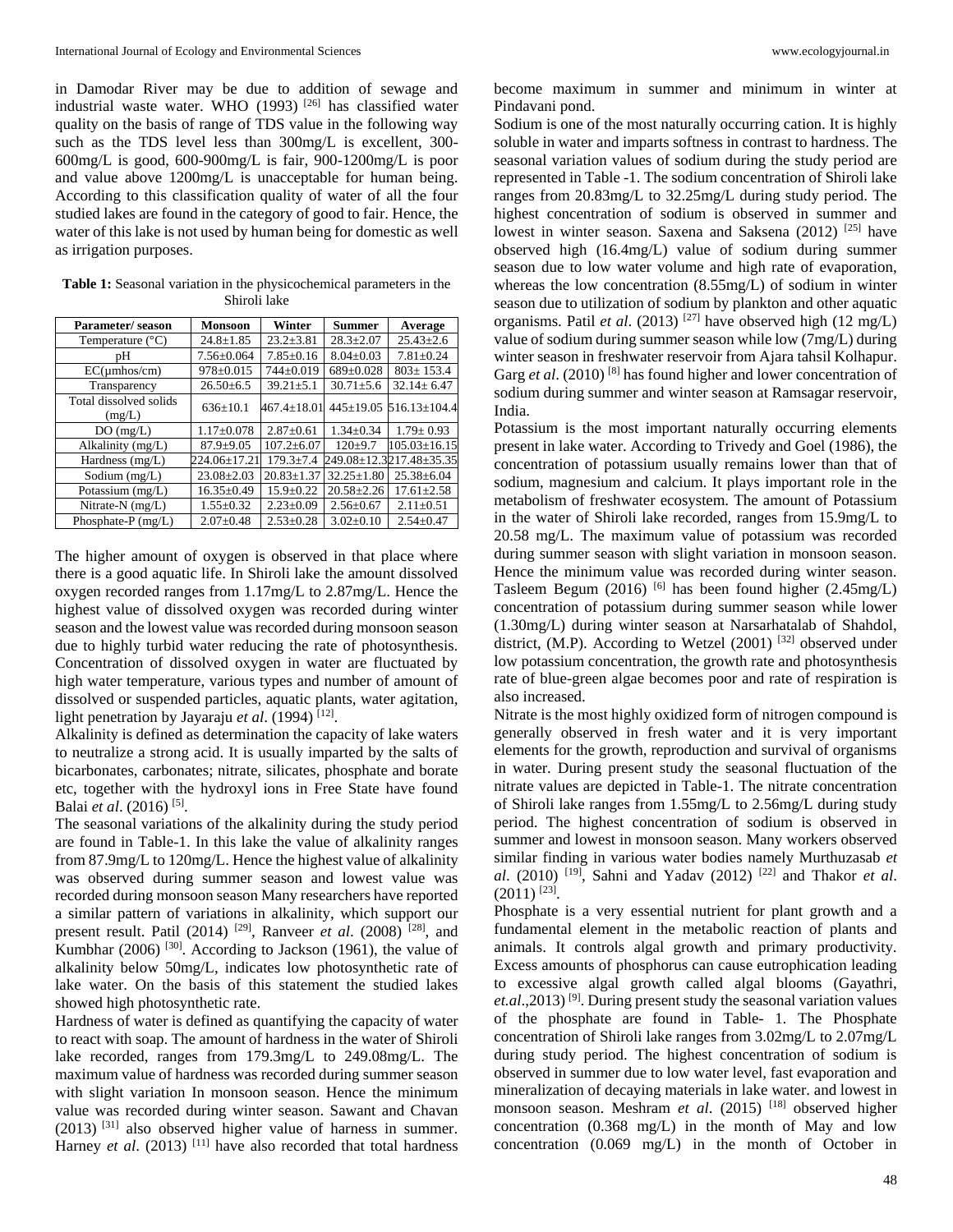Balsamudra lake. Balakrishna *et al.* (2013) <sup>[4]</sup> have recorded range of phosphate varied from 1.0 mg/L to 2.6 mg/L; hence they also observed higher value of phosphate during the month of December while lower value found in the month of September at Nagaramlake, Warangal, Andhra Pradesh. In the studied lake, the higher concentration of phosphate is observed due to addition of detergents, sewage and decomposition of organic matter likes plants and animals in lake water, which indicates polluted nature of water.

#### **Conclusion**

The present study has highlighted the fluctuations in the various physicochemical parameters during monsoon, winter, and summer seasons. Water of studied lake exhibits high concentration alkalinity, hardness, sodium, potassium, nitrate and phosphate due to addition of detergent and soup by washing clothes surround the lakes which make the water more concentrated during summer season.

Hence the studied physicochemical parameters were appears to be within permissible limit given by WHO (1984), so the water of this lake is suitable for domestic as well as irrigation purpose only.

#### **Acknoledgements**

Authors are thankful to Principle Dr. Mohan Rajmane and Head Mrs. M. V. Kishore Department of Botany and Plant protection S. G. M. College, Karad for encouragement and support.

#### **References**

- 1. Anekar Smita, Dongare Meena. Seasonal variation in the physicochemical parameters of Vadanage lake, Kolhapur. Indian Hydrobiology,2021:20(1):137-142.
- 2. Jhingran VG. Fish and fisheries of India. Hindustan Publishing Corp. (India) Delhi, 1982.
- 3. Srivastava RK, Sinha AK. Water quality of the river Gangaat Phaphamau (Allahabad), Effect of mass bathing during Mahakumb. Envtal. Toxicology Water Quality,1996:11(1):1-5.
- 4. Balakrishna D, Mahesh T, Reddy TR. Physicochemical properties of Nagaram lake, Warangal, Andhra Pradesh, India. The Asian J. Animal Scie,2013:8(1):48-51.
- 5. Balai VK, Sharma LL, Ujjania NC. Limnological study of Jaisamand lake (India) and its suitability for aquaculture and fisheries. Inter J. of Appli. and Pure Sci. and Agri,2016:2(1):25-30.
- 6. Begum, Tasleem. Physicochemical seasonal analysis of Narsarha talab of Shahdol district, Madhya Pradesh. J. of Medicinal Plants Studies,2016:4(5):108-111.
- 7. Dwivedi BK, Pandey GC. Physicochemical factors and algal diversity of two pond (Girhia Kund and Maqubara Pond), Faizabad, India. Pollution Rese,2002:21(3):361-370.
- 8. Garg RK, Rao RJ, Uchchariya D, Shukla G, Saksena DN. Seasonal variations in water quality and manor threats to Ramsagar reservoir, India. African J. of Environ. Science and Technology,2010:4(2):61-76.
- 9. Gayathri S, Latha N, Mohan MR. Impact of climate change on water quality of Shoolkere lake, Bangalore. J. of Academia and Industrial Rese,2013:6(2):66-74.
- 10. Gupta BK, Singh G. Damodar river water quality status along Dugda- Sindri industrial belt of Jharia coalfield, in:

Pollution and Biomonitoring of Indian Rivers. ABD Publication, J Majpur, 2000, 58-69.

- 11. Harney NV, Dhumani AA, Andrew RJ. Seasonal variations in the physicochemical parameters of Pindavani Ponds of central India-Science weekly, 2013, 1-6.
- 12. Jayaraju PB, Prasadrao GDV, Sharma SV. Seasonal variations in physicochemical parameters and diversity in the flora and fauna of the river Munneru, a tributary to river Krishna, (A.P.) India. J. of Aquatic Biology,1994:9:19-22.
- 13. Khan MAG, Choudhary SH. Physical and chemical limnology of lake Kaptai, Bangladesh. Tropical Ecology,1994:35(1):35-51.
- 14. Koli KB, Muley DV. Water quality assessment of Tulashi tank of Kolhapur district (M.S.), India. Global J. of Science Frontier Rese. Bilo. Scie,2013:13(7):22-26.
- 15. Kotaiah B, Swamy NK. Environmental Engineering Laboratory Manual. 1<sup>st</sup> ed. Charotar Publishing House, Anand, India, 1994.
- 16. Krishna Ram H, Mohan M, Ramchandra, Vishalkashi Y. Limnological studies on Kolaramma lake Kolar, Karnataka. Env. Ecol,2007:52(2):364-367.
- 17. Luharia NM, Harney NV. Analysis and seasonal variation of physicochemical parameters of Gawrala lake and Vinjasan lake of Bhadrawati, district Chandrapur (M.S.), India. Asian J. of Multidisciplinary Studies,2016:4(1):272-279.
- 18. Meshram UG, Dhamani AA, Dahare RB. A study of physicochemical parameters of Balsamudra lake of Pauni, Dist. Bhandara, Maharashtra. J. of Innovation in Sci,2015:2(2):4-11.
- 19. Murthuzasab MR, Rajashekhar M, Vijaykumar K, Hallked NS. Seasonal variation in physicochemical parameters of Hirahalla reservoir, Koppal district, Karnataka. Inter. J. of Systems Biolo,2010:2(2):16-20.
- 20. Postel SL, Daily GC, Ehrlich PR. Human appropriation of renewable fresh water. Science,1996:271:785-787.
- 21. Shinde SE, Pathan TS, Raut KS, More PR, Sonawane DL. Seasonal variations in physicochemical characteristics of Harsool-Savangi dam, district Aurangabad, India. The Ecoscan,2010:4(1):37-44.
- 22. Sahni K, Yadav S. Seasonal Variations on physicochemical parameters of Bharawas pond, Rewari, Haryana. Asian. J. Exp. Sci,2012:26(1):61-64.
- 23. Thakor FJ, Bhoi DK, Dabhi HR, Pandya SN, Chauhan NB. Water quality index (W.Q.I.) of Pariyej lake district, Kheda-Gujarat. Current World Environ,2011:6(2):225-231.
- 24. Shinde SE, Pathan TS, Raut KS, Sonawan DL. Studies on the physicochemical p arameters and correlation coefficient of Harsool Savangi Dam, District Aurangabad, India. Middle-East. J. of Scientific Rese,2011:8(3):544-554.
- 25. Saxena M, Saksena DN. Water quality and trophic status of Raipur reservoir in Gwalior, Madhya Pradesh. J. of Natural Scie. Rese*,*2012:2(8):82-97.
- 26. WHO. Guidelines for drinking quality.World Health Organization, Geneva.2nd Ed,1993, 1.
- 27. Patil, Sachinkumar, Patil SS, Sathe TV. Limnological status of Khanapur freshwater reservoir from Ajara tahsil, Kolhapur district (M.S.), India. Inter. J. of Scie. Environ. and Tech,2013:2(6):1163-1174.
- 28. Ranveer R, Chennakrishnan C, Stephen A. Impact of pollution on the quality of water in three fresh water lakes of